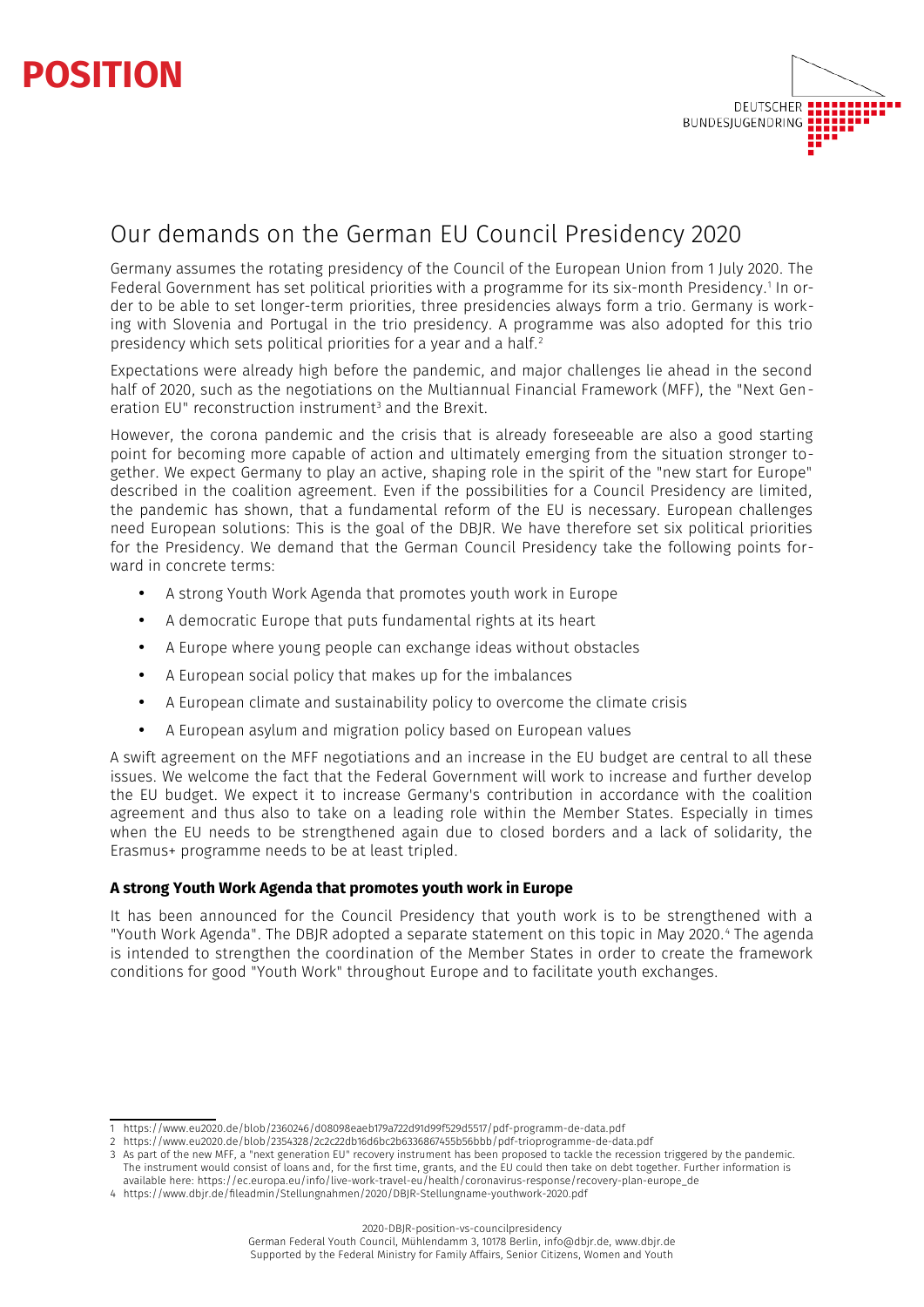

Specifically, we expect the Federal Government to commit itself to the following four points:

- Legal recognition and structural support: strengthening the role of youth organisations and councils
- Meainingful participation of young people at all levels
- Implementation of the EU youth goals in the Member States
- Ouality assurance in child and youth work

Not least because of the Corona pandemic, the Youth Work Agenda must focus on securing and expanding the work of youth organisations and councils in Europe, both from a political and financial perspective. The role of youth organisations as platforms for democracy and as inclusive and locally based multipliers is central to Youth Work. Structures that have grown up locally as well as democratically organised youth organisations should be supported structurally and financially. This requires a legal framework in all Member States which ensures both legal recognition and financial support for the relevant structures in the long term.

The special situation in different countries must be taken into account. In addition, the DBJR is critical of the focus on validation, for example in the case of the Youth Pass, because this kind of recognition reduces voluntary work to educational outcomes. Youth (organisation) work is more than just education: it requires freedom of action and therefore cannot be validated.

Effective participation and empowerment of young people in all matters affecting them should be another central part of the Youth Work Agenda. Involving young people strengthens democratic societies and European identity in a sustainable way. The Youth Work Agenda should use the example of co-management in the Council of Europe to develop instruments for the meaningful participation of young people at EU level, in order to enable joint responsibility for the content and funding of youth policy. Another good example of participation are the EU Youth Goals, for whose implementation the Youth Work Agenda must provide a framework.

## **A democratic Europe that puts fundamental rights at the heart**

The adoption of "Conclusions on Democracy and Youth in Europe" was announced by the Youth Ministers' Council. With the conference on the future of the EU, the Federal Government wants to conduct a dialogue with the citizens. In addition, it wants to work towards strengthening fundamental values and the rule of law within the EU.

These are all central themes for youth organisations and councils. We would have liked to see more ambition and concrete projects from the Federal Government, particularly with a view to strengthening European democracy and structural co-management of young people. We expect the Federal Government to commit itself to the following three points:

- Taking participation seriously: including integrating the results of the EU Youth Conference in the conclusions
- Conference on the future of the EU: a binding and open-ended process is needed as well as the structural involvement of organised civil society
- Rule of law mechanism for the allocation of funds without harming civil society

We expect that structural participation of young people is taken seriously as a central part of democracy and that concrete proposals for young people's participation in European politics are included in the conclusions on democracy and youth. The results of the EU Youth Conference, which is being held in Berlin under the presidency of the Council, for example, must be included.

For the conference on the future of the EU, we would have liked to see more ambition in the presidency programme. The conference offers a good opportunity to ambitiously push forward long overdue reforms - such as strengthening the European Parliament. In inter-institutional negotiations, treaty changes must not be taboo. It is also essential that organised civil society is involved. This is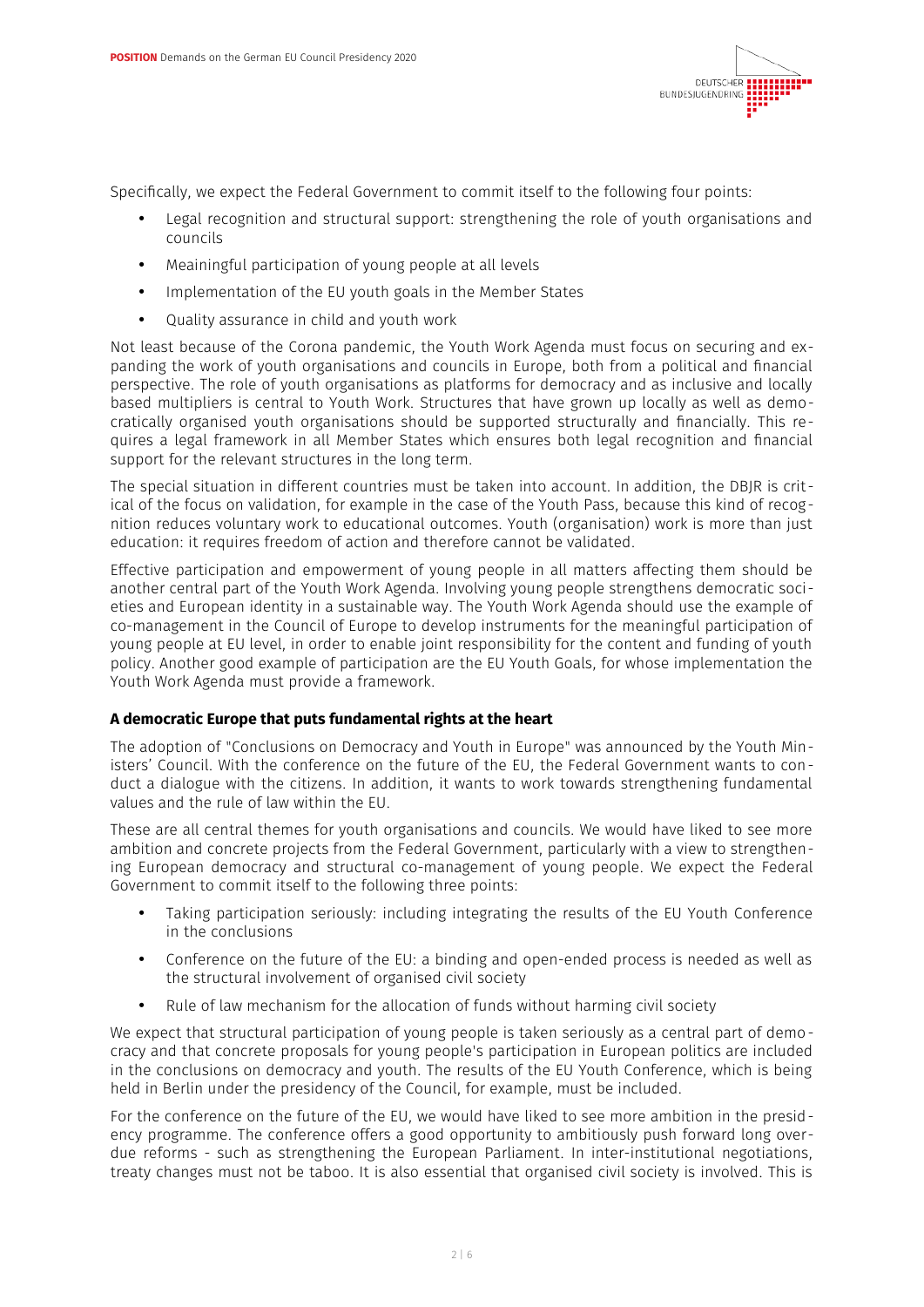

the only way to ensure sustainable participation. This would also take into account the Federal Government's announcement that it intends to promote an active civil society.

The EU must guarantee democracy and the rule of law in Europe. In the DBJR position of 2018, we called for a system of incentives for the rule of law within the EU funding programmes. $^{\mathrm{\tiny{\textup{5}}}}$  $^{\mathrm{\tiny{\textup{5}}}}$  $^{\mathrm{\tiny{\textup{5}}}}$  We therefore welcome the fact that the Federal Government wishes to strengthen fundamental values within the EU and supports the Commission proposal to link EU budget funds to compliance with rule of law standards. It must be ensured, however, that funds for civil society structures are not cut. Because they are particularly needed in this situation, consideration could be given to allocating the funds centrally at European level.

## **A Europe in which young people volunteer and share their experiences**

A reform of the 2008 Recommendation on the mobility of young volunteers was also announced for the Council Presidency. This has become necessary because the Solidarity Corps has replaced the European Voluntary Service. The reform proposal comes from the Commission, after which the recommendation is to be discussed in the Council of Youth Ministers. In addition, negotiations on the design of the individual programmes and their funding amounts are currently taking place at the same time as the MFF negotiations. We expect the Federal Government to press ahead with the following points:

- Voluntary services are learning services and must not be instrumentalised.
- Voluntary services are labour market neutral.
- Increasing the funds for the youth programmes in the framework of the MFF negotiations

We regret that with the European Voluntary Service a functioning programme has come to an end. The reform, in which civil society was not involved, also means a paradigm shift from volunteering to solidarity. This solidarity is undoubtedly necessary in Europe, but whether young people should compensate for this with a "community service" remains questionable. The other planned components of humanitarian aid as well as jobs and internships can lead to an instrumentalisation of the volunteering programme. The learning components and the corresponding pedagogical support must not be neglected in a voluntary service. It is precisely in this respect that civil society organisations play a central role, which is currently being neglected. The Solidarity Corps must also retain its age limit and remain a youth programme.

The pandemic has further increased the challenges facing young volunteers. Many young people have had to stop their voluntary service, which has led to considerable costs. But even without a crisis, there are obstacles in Europe that make volunteering difficult - these must be removed.

Youth exchanges and voluntary services are central to strengthening cohesion and European integration. We therefore expect the Federal Government to advocate an increase in funding for the Erasmus+ youth programmes and the Solidarity Corps within the framework of the MFF negotiations. In particular, if the new "DiscoverEU" is added, this will lead in the worst case scenario to a cutback for the youth exchange and voluntary service sector.

<span id="page-2-0"></span><sup>5</sup> <https://www.dbjr.de/fileadmin/Positionen/2018/2018-DBJR-VV-POSITION-v1-europa.pdf>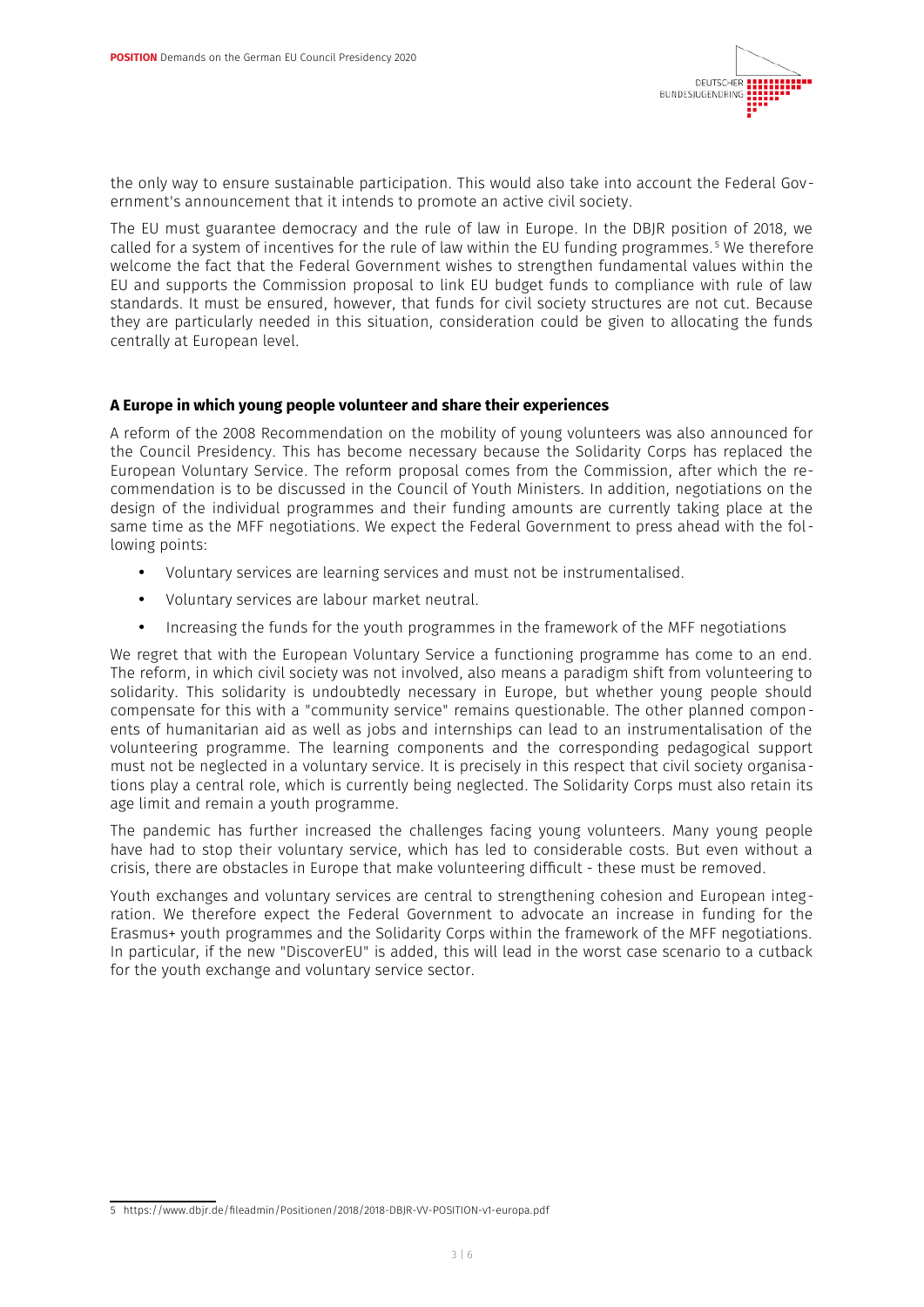

#### **A European social policy that compensates for imbalances**

The pandemic has worsened the social situation of many (young) people. Even before that, 26.3 percent of young people were at risk of poverty or social exclusion.[6](#page-3-0) The crisis can only be overcome if solidarity between people and Member States becomes an EU priority. The German Presidency has announced its intention to promote upward social convergence and to develop frameworks for national minimum wages and for national minimum income systems. The Federal Government wants to combat youth unemployment and to provide funding accordingly in the European Social Fund+ (ESF+). The Commission proposed strengthening the Youth Guarantee, which will be negotiated in the second half of 2020. In addition, the Federal Government puts a focus on vocational training.

We welcome these plans and expect them to result in binding guidelines for a social Europe. The European pillar of social rights must be implemented with binding legislation. In addition, the funds for social and youth employment policy must be expanded in the context of the MFF negotiations in order to meet growing European challenges. We expect concrete progress to be made to improve the social situation of young people in Europe:

- Adequate financing of ESF+ and European earmarking of ESF+ funds for child and youth guar-antee in the context of MFF negotiations<sup>[7](#page-3-1)</sup>
- Mandate in the Council to strengthen the Youth Guarantee
- A Europe-wide right to vocational training

In the new MFF proposal, ESF+ funding has been reduced compared to May 2018. The funds earmarked for youth employment has also been reduced compared to the current funding period. Not least in view of the new crisis, the ESF+ must be well equipped to combat youth unemployment, among other things. We support Parliament's position that the earmarking per Member State for both social inclusion and youth employment must be increased. In addition, the EUR 6 billion currently earmarked for youth employment must also be earmarked for the next period.

Young people are more often precariously employed. And they are also often the first to become un-employed in crises. In 2019, 27 percent of 15 to 29-year-olds were involuntarily employed part-time.<sup>[8](#page-3-2)</sup> That is why the Youth Guarantee<sup>[9](#page-3-3)</sup> urgently needs to be strengthened: Minimum standards are needed for the quality of the offers under the Youth Guarantee. A quality feature of the Youth Guarantee is a long-term employment prospect, which is often achieved by vocational training. In order to implement a Europe-wide right to good vocational training, common rules are needed to protect young people from increasing precarity. The Council Presidency must press ahead with these points in the Education Council.

#### **A climate and sustainability policy that overcomes the climate crisis**

To stop climate change, nothing less than a system change is needed.<sup>[10](#page-3-4)</sup> The Green Deal, which was presented at the end of 2019, aims to make Europe climate-neutral by 2050. It comprises a package of around 50 measures. With a climate law, the Commission wants to reduce greenhouse gas emissions by 50 to 55 percent by 2030 compared to 1990. The Just Transition Fund is intended to help countries that are particularly affected to convert to an emission-free economy. The initiatives are accompanied by a climate pact, which aims to communicate climate policy better.

The Federal Government is called upon to set the right course: Many of the initiatives must take decisive steps as soon as possible. Germany has announced that it will accompany the implementation of the Green Deal and conclude the negotiations on the climate law by the end of the year. The Fed-

<span id="page-3-0"></span><sup>6</sup> 2018: [https://ec.europa.eu/eurostat/statistics-explained/index.php/Young\\_people\\_-\\_social\\_inclusion](https://ec.europa.eu/eurostat/statistics-explained/index.php/Young_people_-_social_inclusion)

<span id="page-3-1"></span><sup>7</sup> ESF+ funds are allocated to Member States for a specific purpose. In the case of earmarking, there is often a lengthy discussion about the percentages of the respective purposes that are given in funding pots.

<span id="page-3-2"></span><sup>8</sup> Eurostat: https://appsso.eurostat.ec.europa.eu/nui/show.do?dataset=yth\_empl\_080&lang=de

<span id="page-3-3"></span><sup>9</sup> In 2013, a Recommendation to Member States was adopted which guarantees young people a job, further education or training after six months of completion of education or training. Further information can be found here: [https://ec.europa.eu/social/main.jsp?](https://ec.europa.eu/social/main.jsp?catId=1079&langId=de) [catId=1079&langId=de](https://ec.europa.eu/social/main.jsp?catId=1079&langId=de)

<span id="page-3-4"></span><sup>10</sup> The DBJR has taken a detailed position on the subject of sustainability in its Policy Position 2018: https://www.dbjr.de/themen/nachhaltigkeit/. This also contains further positions on environmentally friendly mobility, environmentally and animal-friendly agriculture, biodiversity and consumption.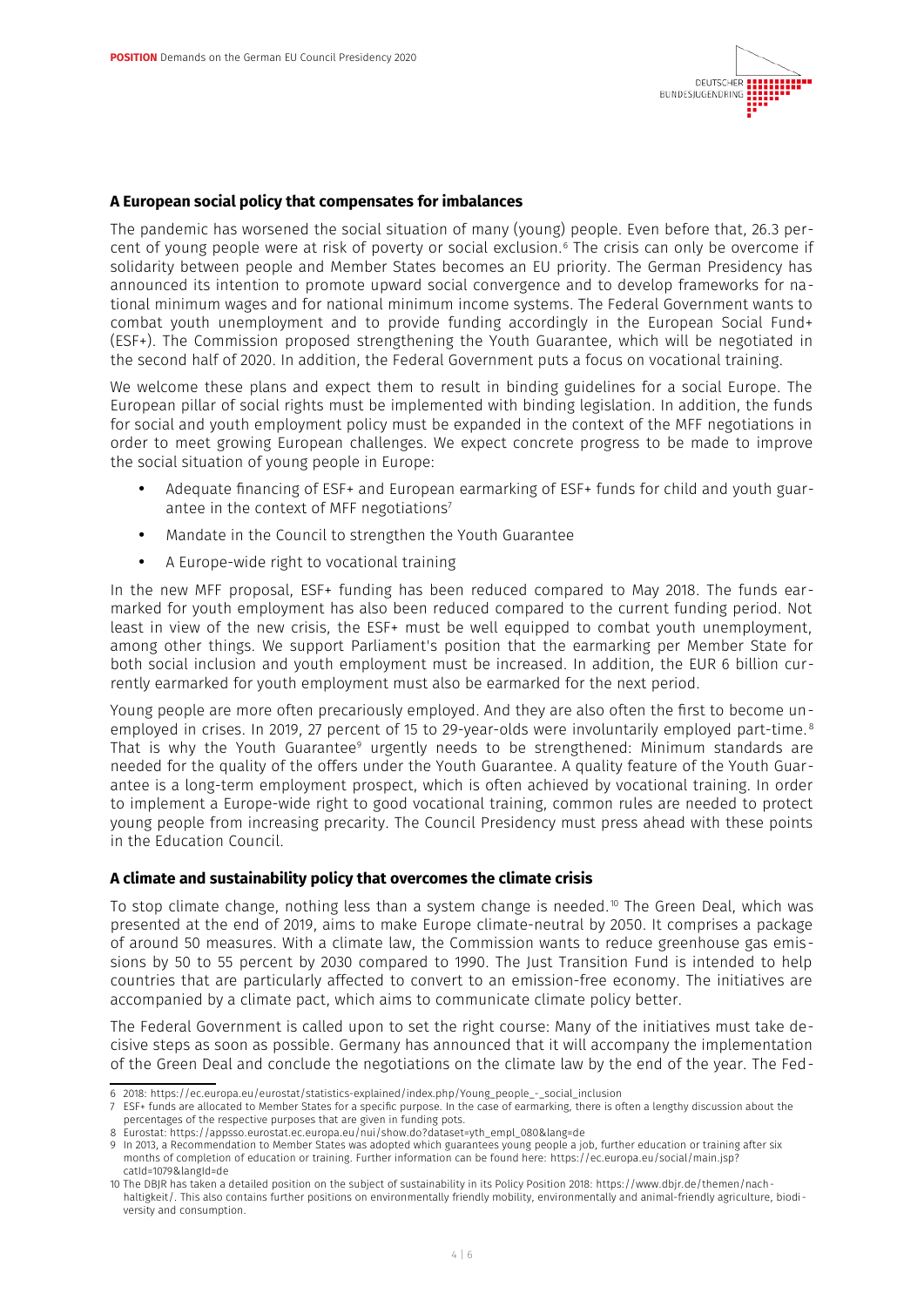

eral Government must ensure that the Climate Act and the Climate Pact in particular, as well as the negotiations on the nationally determined contributions under the Paris Climate Agreement, become more ambitious by

- The reduction of greenhouse gas emissions by 65 percent by 2030
- Socio-ecological transformation of the economy in line with the 2030 Agenda
- Appropriate support for the Just Transition Fund and transition support only with clear decommissioning criteria for fossil-thermal power plants
- On the Climate Pact an effective participation of young people in climate policy

As a continent, Europe is best placed to tackle the climate crisis. The EU must live up to this pioneering role, particularly in implementing the Paris Climate Agreement. The Green Deal is going in the right direction, but climate neutrality will be needed well before 2050 if the 1.5°C target is to be met. A socio-ecological transformation of all areas of society in the sense of Agenda 2030 is needed, including, within the framework of the reform of the Stability and Growth Pact, giving the Member States more flexibility for investments and abandoning the strict EU budget policy.

We welcome the Just Transition Fund as a means of solidarity within Europe. However, ten billion euros are not enough to jointly bear the costs of transition. Clear closure criteria for nuclear power plants and criteria for the substantial reduction of CO2 emissions are needed for regions that want to benefit from this fund. It must be ensured that the money arrives in the affected regions and is used to create career alternatives for the workers affected.

Young people are strongly involved in the debate on sustainability and climate protection. We welcome the Climate Pact as an instrument for communicating sustainable actions. But talking about it is not enough: Meaningful participation of young people in climate and sustainability policy must be institutionalised within the framework of the Climate Pact.

# **An asylum and migration policy based on European values**

"What happens on Europe's external borders is difficult to put into words." That's what we wrote in our policy position 2018. Unfortunately, the situation has worsened since then. People die every day in the Mediterranean. There are illegal pushbacks, some of them out to sea. Overcrowded camps like Moria are being set up on Greek islands. Europe shuts down its borders. This misguided policy is moving further and further away from human rights and human dignity - the common European values. It must be ended as a matter of urgency.

In order to achieve concrete progress in European asylum and migration policy over the next six months, we expect three things from the German Federal Government:

- Mandate in the Council of the EU on the reform of the European asylum system
- Ensuring sea rescue in the Mediterranean and clearing overcrowded camps such as Moria in Lesbos
- Ensuring freedom of travel for young refugees in the context of youth organisations' activities

We welcome the fact that the Federal Government is ambitious in its intention to reform the European asylum system in order to create a fair, workable, efficient and crisis-proof system. The new system should meet humanitarian standards and prevent individual Member States from being overburdened. Unfortunately, the government also wants to expand Frontex to introduce binding procedures at the EU's external borders. We strongly oppose this plan. The EU needs an European asylum system that shows solidarity with refugees and is based on European values.

The reform must ensure that the European freedom to travel in youth organisations also applies to young refugees. Young people with short-term residency permits as well as young people undergoing asylum proceedings are often not allowed to take part in non-formal education outside Germany. In the case of school trips, there is a legal entitlement to participation for refugee pupils,